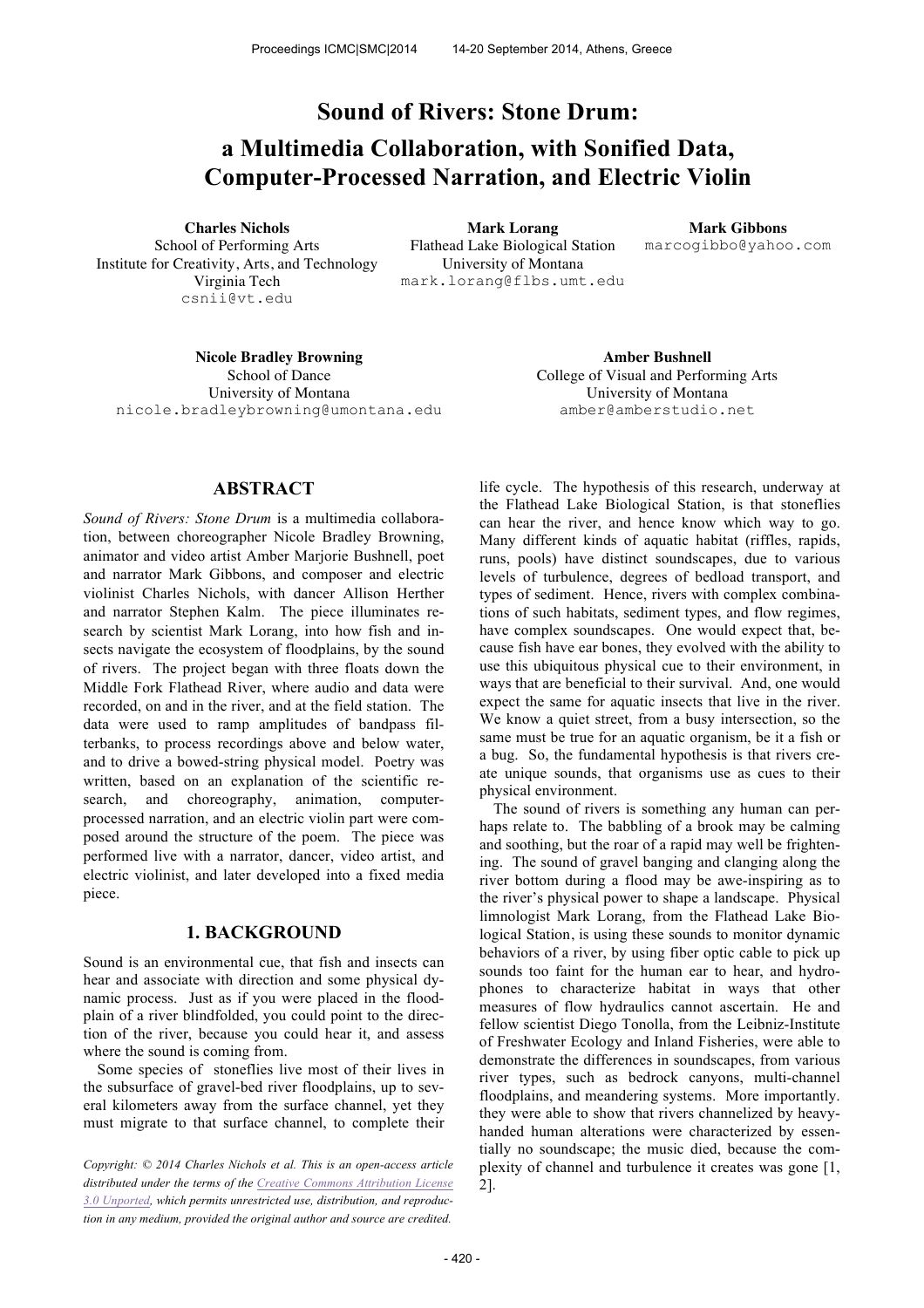## **2. PREPARATION**

At the invitation of scientist Lorang, composer and computer-musician Charles Nichols joined a research team from the Flathead Lake Biological Station, on two of three floats down the Middle Fork Flathead River. During these floats, he recorded audio above the river, while scientists Chris Gotschalk and Diego Tonolla recorded audio and data in the river, from the rafts. At the same time, scientist Rob Maher recorded audio and environmental data at the edge of the forest, and engineers Scott Colton and Stephen Doll recorded audio along the river bank, at the Middle Fork Flathead River research station: see Figure 1.



**Figure 1**. Scientists Chris Gotschalk, Diego Tonolla, and Mark Lorang, and composer Charles Nichols, on the Middle Fork Flathead River. Photo by Giles Shearing.

With support from a National Science Foundation Experimental Program to Stimulate Competitive Research (EPSCoR) grant, through the Montana Institute on Ecosystems, at the University of Montana, Nichols assembled a team of artists, including choreographer Nicole Bradley Browning, animator Amber Marjorie Bushnell, poet Mark Gibbons, dancer Allison Herther, narrator Stephen Kalm, and videographer Parker Nitopi, with the plan to develop, perform, and document a multimedia collaboration based on the research of Lorang.

The process started with Lorang writing descriptions of his research into the highly complex, dynamic, and diverse ecosystems of rivers and their floodplains, and his hypothesis that insects, specifically the stonefly, navigate the subsurface of gravel-bed river floodplains by the sound of rivers. From this springboard, Mark Gibbons wrote two poems, based on Mark Lorang's writings, one that relates the genesis of music to our fixation with the sound of water, vividly translating these sounds into historic musical references.

Next, the collaborative team of choreographer Browning, animator Bushnell, and composer Nichols met to brainstorm the aesthetic and structure of the piece, the motion and staging of the dance, the organization and projection of the animation, and the instrumentation and textures of the music, and how these would relate to the poem. While individually developing these three components of the piece, the creative team met periodically to update and critique, and posted video, images, and audio, to update and guide the evolution of the work.

#### **3. DEVELOPMENT**

#### **3.1 Poem**

After reading Lorang's scientific research and discussing his hypothesis about the migration of the stone fly in relation to the sound of water, poet Mark Gibbons returned to the source, to experience the sounds of water in creeks and rivers. Inspired by both the sounds and images he rediscovered on the Clark Fork River and Petty Creek, Gibbons began writing. He knew man had to come into the poem, so the fisherman in him came to the poem. While sound obviously dominates, it was the death of Dave Brubeck that brought actual musicians into the poem. Gibbons' poem was inspired by the experience of going to water, listening to it, watching it, reading Lorang's work, and allowing his memories and tastes in music to enter the poem.

## **3.2 Choreography**

The choreography is divided into three sections, representing River: under the river, Animal: in the river, and Human: with the river, with Animal comprised of Insect, Fish, and Bird. The dancer interacts with a large cyclorama, a sheet of elastic and reflective fabric, stretched across the entire width and depth of the stage. At the back of the cyc is a skirt sewn into the fabric, that allows the dancer to insert themselves into the sheet. The dancer is at times under the fabric, pushing and grasping at the cloth, and at other times attached to the sheet, twisting, stretching, billowing, and plucking at the expanse: see Figure 2.



**Figure 2**. Video artist Amber Bushnell, choreographer Nicole Bradley Browning, lighting designer Mark Dean, dancer Allison Herther, and electric violinist Charles Nichols, rehearsing *Sound of Rivers: Stone Drum*. Photo by Amelia Hufsmith.

#### **3.3 Video**

The projection and animation is divided into three parts. First, on a screen that fills the back of the stage is a circular panel that contains striations, rippling in response to a live audio feed from the music, and a colored shadow based on a live video feed of the dancer, pulsing according to the amplitude of the music. Around the panel, also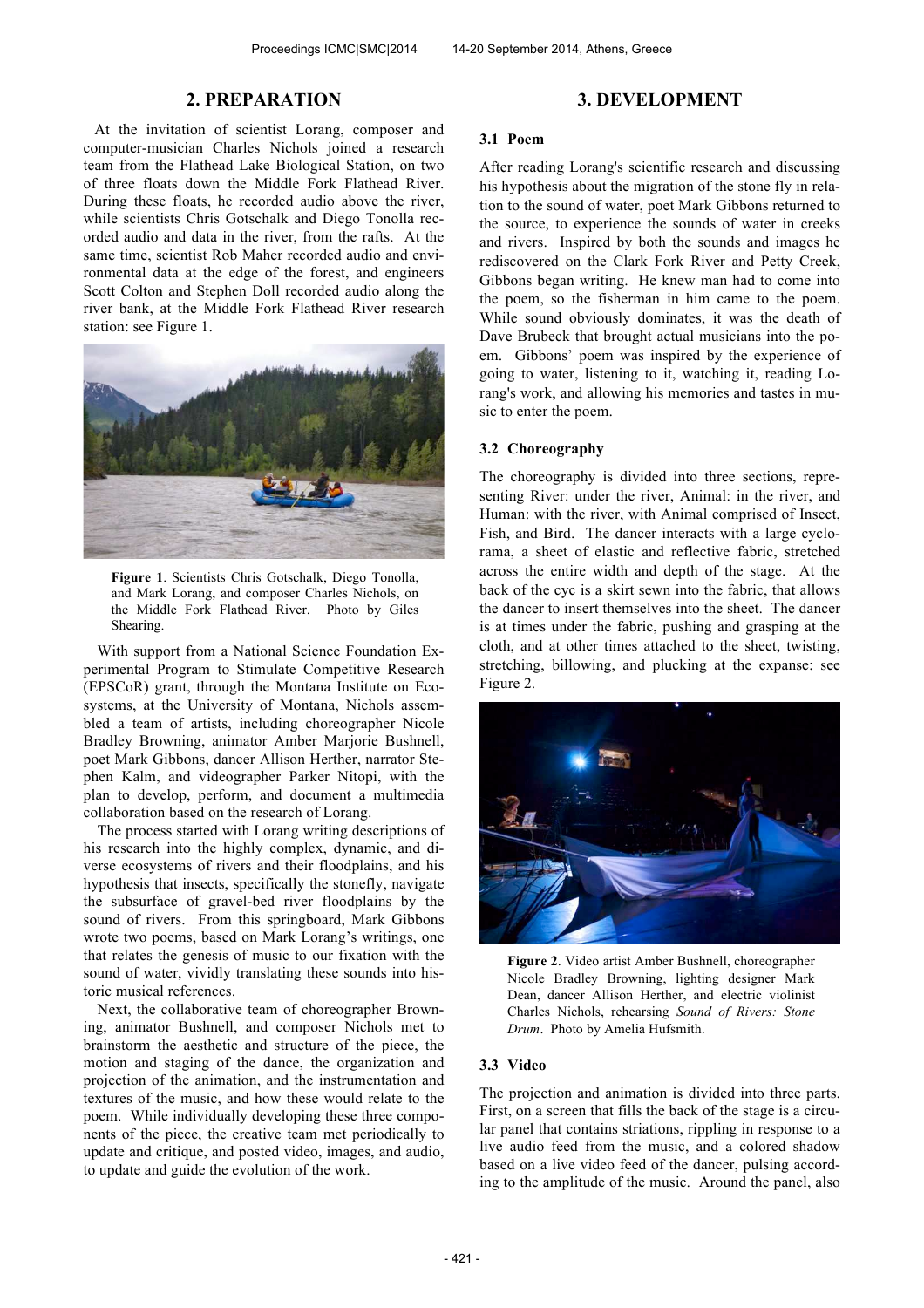projected on the back of the stage, is intricate digital animation composed in real-time, of hand-drawn river plants, insects, and animals, that grow and move in symmetrical patterns, throughout the piece. These river elements were chosen specifically to reflect the health of the floodplain ecosystem, and are interwoven to illustrate their interconnectedness in the natural environment. Projected from above, onto the cyc that the dancer interacts with, are animations built from insect and bird wings, and fish scales, that grow in density and modulate in color, as they pass over the reflective surface.

To animate the illustrations, Bushnell used Adobe After Effects Expression, a coding language based on JavaScript. Bushnell controlled parameters of the animation with Expression, resulting in a randomized collaboration with the computer, creating life-like movement for the river elements. To scale the projections, to the screen at the back of the stage, and on the cyc stretched across the stage, Bushnell used the video mapping software MadMapper, along with the VJ video mixing and processing software Modul8. Combining the two applications, she positioned the fall of the projections, gave live cues to the animations in coordination with the narrated poem and performed music, and created live interactive layers that responded to the sound design.

## **3.4 Music**

The music is divided into three textures. The piece starts with processed spoken text, recordings of the poet reciting his poem, that have been stripped of their harmonic spectrum, stretched in time, shifted in pitch, and granulated into jittery textures. These soundfiles, based on key words of the poem, echo the live narrated text and cascade in parallel along the sides of the auditorium, through a quadraphonic sound system encircling the audience. The second texture is generated from bandpass filterbanks, built from spectral analyses of recordings taken on the floats and at the field station, that filter recordings taken above and under the water, into surging harmonies, that ebb and flow. These harmonies accompany bowedstring physical model synthesized sound, that uses the data of river depth to drive pitch, river velocity for amplitude or loudness, wind speed from the North for bow pressure, and wind speed from the East for bow position, creating a sonification of the environmental data. Finally, Charles Nichols performs live, on electric violin, passages that combine the scales and rhythmic motives of the music and instrumentalists mentioned in Mark Gibbon's poetry into original melodies, processed with multiple layers of phaser and delay effects, that sweep and echo in the four channel sound system.

# *3.4.1 Sonified Data*

Inspired by composer Jonathan Berger's work, integrating data sonification into expressive electroacoustic music [3], Nichols began experimenting with mapping data streams, collected by the research scientists on the floats and at the field station, to synthesis parameters.

For the primary background texture, Nichols programmed instruments in CsoundQt, that ramped the gains of bandpass filterbanks, according to the data recorded during floats down the Middle Fork Flathead River. The octave band and one-third octave spectral analyses, from a hydrophone mounted on the raft, and from hydrophones dropped into wells around the floodplain, recording from 20 Hz to 20 kHz, up to 90 dB, were used to filter underwater and above water audio recordings. The collision of gravel and sand particles, sediment moving on the river bottom, in the underwater recordings of the river, made for ideal noise sources, processed by the data controlled filterbanks. These audio sources, along with the composer's recordings of Rattlesnake Creek, pinged the undulating filterbanks, as the data swept the bandpass gains, producing ringing harmonies. For added musical interest, the base frequency, that the filterbanks were built upon, was occasionally shifted, with slow glissandi.

For one of three foreground textures, Nichols programmed additional instruments in CsoundQt, that mapped environmental data to waveguide bowed string physical model synthesis parameters. Specifically, river velocity was used to control bow speed, river depth was mapped to pitch, and wind velocities from the East and North were applied to bow position and pressure. Nichols tuned the scale of these variables, to optimize the musical expression of the resulting synthesized sound. The results are simple melodies, with natural sounding fluctuations of loudness and timbre.

These synthesized bowed-string melodies were further processed, with the same digital effects that were applied to the live electric violin, effectively integrating them into the collective timbral palette.

### *3.4.2 Computer-Processed Narration*

The first foreground texture is the result of processing a recording of the poet narrating his work. Action words, describing the movement of the river, and onomatopoeia, of the sounds of rivers, were cropped from the recording, as source material. These sources were analyzed, stripped of their harmonic spectra, time stretched, pitch transposed, and resynthesized, with the SPEAR application. The resulting soundfiles are noisy shadows of the originally recorded text. Nichols further processed these noisy sources with granular synthesis, using the Common Music grani instrument in the Grace application, varying the grain density and spread, to create a palette of jittery textures. When the narrator speaks a descriptive word, varied pairs of insectoid versions of the text cascade from the front of the hall and back, surrounding the audience with a musical interpretation of the poem.

### *3.4.3 Electric Violin*

The electric violin part also was composed in response to the poetry. In his writing, Gibbons mentions luminary Jazz musicians Dave Brubeck, Duke Ellington, Lionel Hampton, and Charles Mingus, as well as Pop icon Frankie Valli. As a point of departure, Nichols used pitch collections from the melodies of *Take the A Train*, *Koto Song*, and *Silence is Golden*, and rhythmic material from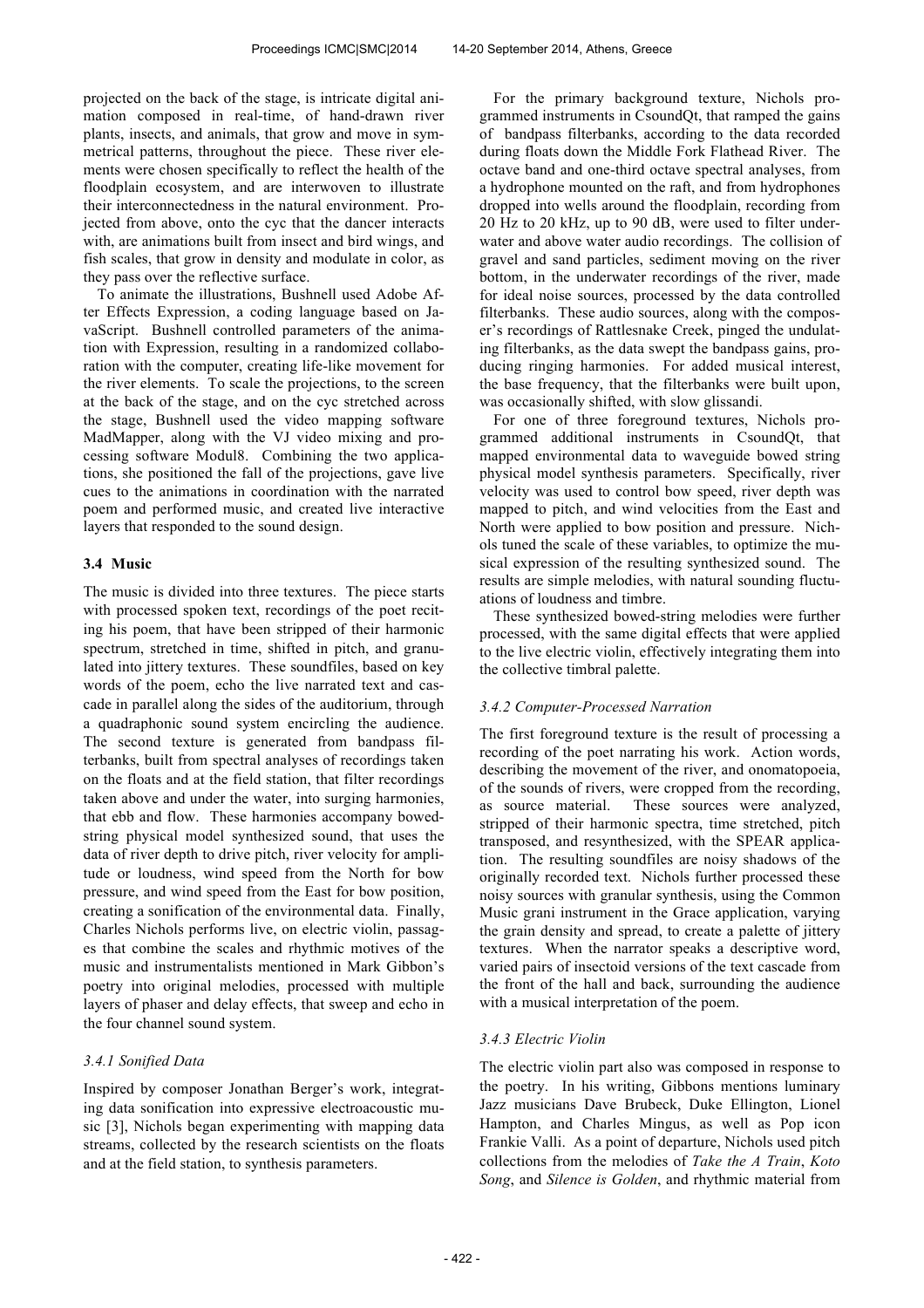*Flying Home* and *Moanin'*, to compose material for the violin part.

The electric violin is heavily processed with GuitarRig effects, controlled with a pedal board. The violin techniques and effects used reflect the atmospheres evoked by the poetry. Artificial harmonics and multiple sweeping phasers elicit a glassy watery texture, while pizzicato and ping-pong delays produce a bubbling character. Octave doubling is used to transform the violin into a bass instrument, when Mingus is mentioned in the poem.

As described earlier, the data driven bowed string physical model synthesis also is processed with the same effects, creating a dialog between a live and computergenerated violin, later in the piece.

## **4. PERFORMANCE**

For the performance, Allison Herther danced Nicole Bradley Browning's choreography, while baritone Stephen Kalm narrated Mark Gibbon's poetry. On each side of the stage, Amber Bushnell assembled the digital animation in real time, while controlling the processed video, and Charles Nichols performed electric violin, while controlling the computer music. The animations of bird and insect wings and fish scales were projected onto the cyc skirt, while the interactive video panel and live coded animation were projected on a screen behind the dancer. The interactive video panel was filled with a live shot of the dancer, with shading that intensified and striae that fluttered, in response to the music: see Figure 3.



**Figure 3**. Electric violinist Charles Nichols, narrator Stephen Kalm, and dancer Allison Herther, performing *Sound of Rivers: Stone Drum*. Photo by Todd Goodrich.

The piece was performed in four premieres, opening the Dance in Concert series, at the Montana Theatre of the University of Montana, May 8-11, 2014.

## **5. FIXED MEDIA**

With the intent of translating the multimedia performance into a fixed media piece, Amber Bushnell and Charles Nichols collaborated to condense the multilayer projection and various audio elements, into one quadraphonic video. Using as a structural foundation the original recording used to produce the computer-processed narration, Nichols composed a fixed-media version of the music. Around a recording of Mark Gibbons reciting his poem, Nichols layered the computer-processed narration, water recordings filtered with environmental spectra datadriven bandpass filterbanks, data-driven wave-guide bowed string physical model synthesis, and electric violin performance. Similarly, Bushnell assembled her colorful digital animation of river elements, around and in a centered circular panel. In the panel, a video of Allison Herther dancing Nicole Bradley Browning's choreography is centered at the bottom, and a mirrored video of a different performance is reflected above. Also in the panel are variations on the rippling striations and pulsing shadings, that respond to the amplitude of the music: see Figure 4.



**Figure 4**. Video of Allison Herther dancing, surrounded by processed video and animation by Amber Bushnell, in the fixed media version of *Sound of Rivers: Stone Drum.* 

The fixed media version of the piece has been presented at the Society of Electro-Acoustic Music in the United States annual conference, at Wesleyan University, March 2014, the New York City Electronic Music Festival, June 2014, and the Festa Della Musica Europea, at the University of Rome Tor Vergata, June 2014.

# **6. CONCLUSIONS**

A wide-shot video of the live performance is posted at https://www.youtube.com/watch?v=3IEqF6kKyUo, and a stereo video of the fixed media version is posted at https://www.youtube.com/watch?v=9Rtm6EA29Bw.

### **Acknowledgments**

Thank you to the National Science Foundation and Montana Institute on Ecosystems, for supporting this first installment of the *Sound of Rivers* project, and to the University of Montana School of Dance for programming the piece for four nights, on their Dance in Concert series. Thanks also to scientists Chris Gotschalk, from the Flathead Lake Biological Station, Diego Tonolla, from the Leibniz-Institute of Freshwater Ecology and Inland Fisheries, and Rob Maher, from Montana State University, for collecting and sharing their audio recordings and environmental data, and to costume designer Paula Niccum and scenic designer Brian Gregoire for helping design the cyclorama skirt.